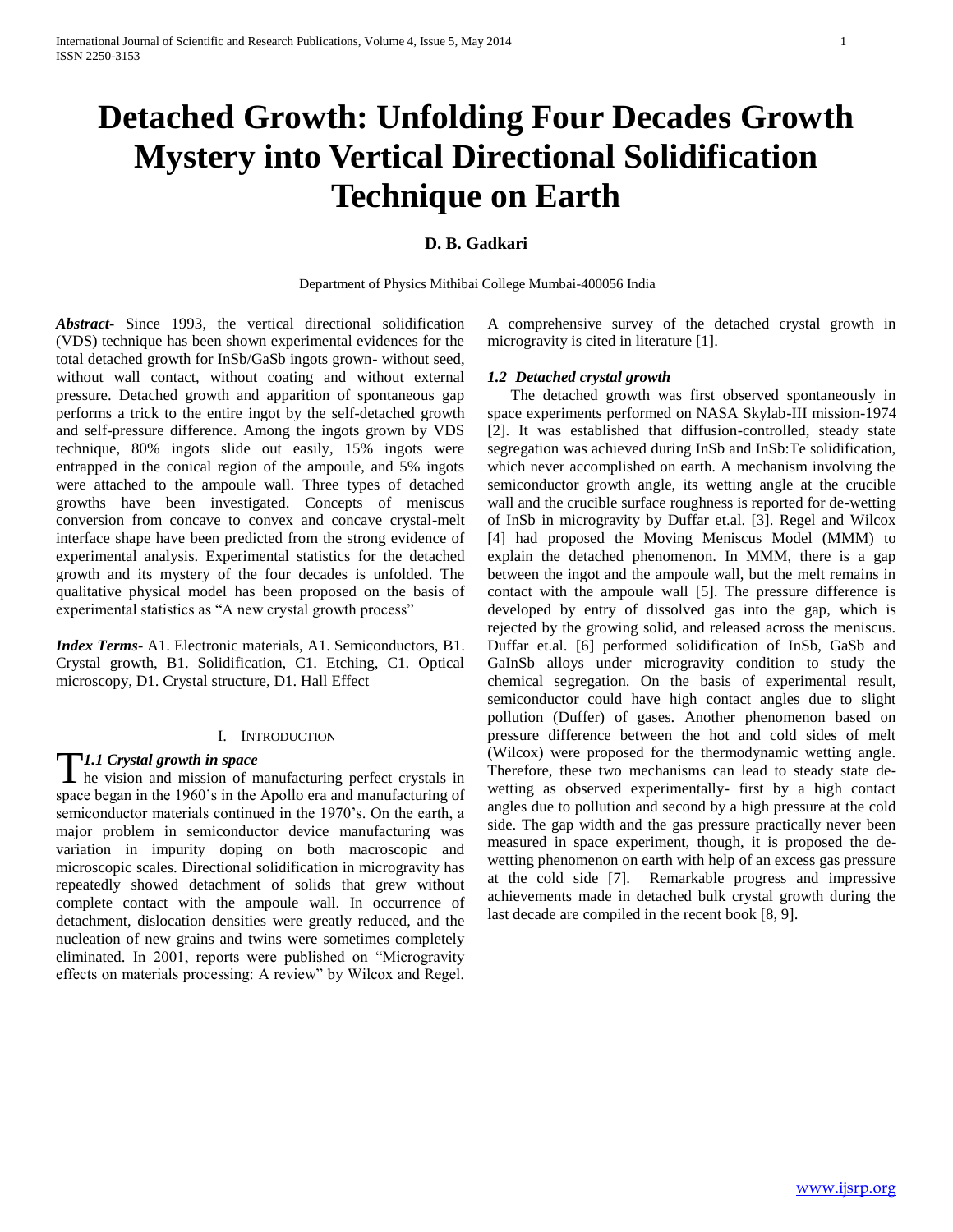

*Fig.1 Schematic drawing shows the ingot growth process into Vertical Bridgman, Czocharlski and Vertical directional solidification. It also shows typical detached growth inside ampoule and its free movement for the ingot grown by VDS technique. Inset is the furnace temperature profile for different set temperature for 550, 750, 850 degrees and its respective temperature gradient.*

#### *1.3 Detached growth models*

 The progresses made in models of the detached crystal in last decade have been given in [5, 7, 10-12]. For detached growth, three models are considered in our research work, i.e. i) Moving Meniscus Model by Wilcox and co-workers [4, 5], ii) Capillary Model by Duffar and co-workers [5, 6], and iii) ThermoCapillary model by Derby and co-workers [12]. The capillary model based on hydrostatic approximation of the free surface and the static meniscus is described by the Young (1805) and Laplace (1806) capillary equation. A comprehensive detached crystal growth models are cited in literature [13-24].



*Fig.2 Typical detached ingots grown by the VDS technique: 1) InSb:Tl, 2) InSb:Bi, 3) InSb:Te, 4) GaSb:Se, 5) GaSb:Mn, 6) GaSb:In. All the ingots growth was carried out at the optimized growth conditions and parameters (see Table-1). The free movements of the ingots are seen into the sealed ampoules. The ingot is taken out from the ampoule shows the smooth and dull surfaces and the last grown shape of ingot is convex (cap) in all the detached growths. The ampoules show thin blackish oxide*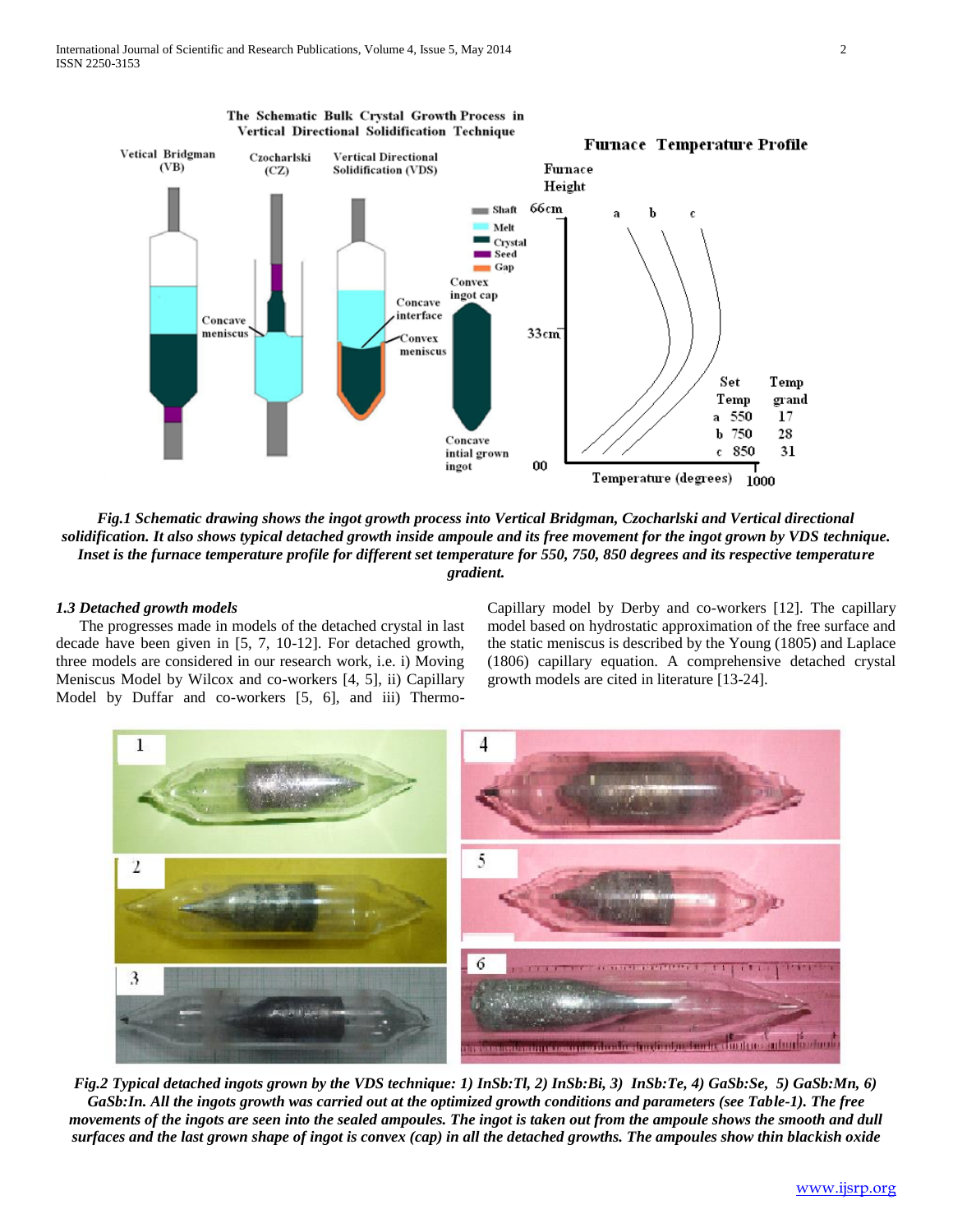#### layer, which acts as the encapsulation on ingot surfaces. Thus it assists to satisfy the detached condition by increase in thermal *contact angle so that the detached growth occurs spontaneously into VDS growth process.*

#### *1.4 Crystal growth process in VDS*

 Detached growth in vertical directional solidification (VDS) technique is experiment effort for the bulk crystal growth process in terrestrial laboratory. Experimental results from 1993 have been reported in initial publishing [25] and Indian patent [26]. It showed enhancement in crystals quality: InSb [27], InSb:Te [28], InSb:Tl [29], InSb:Ga [30-31], InSb:Bi [32], InSb:N [33], GaSb [34], GaSb:Mn [35], GaSb:In [36], GaSb:Se [37] and improvement in physical properties [38].

#### II. EXPERIMENTAL PROCEDURE

#### *2.1 Bulk crystal growth process*

 The classical methods of melt growth are Czochralski (CZ) and Vertical Bridgman (VB), see Fig.1. In crystal growth by Czochralski method, the periodic variations in impurity concentration are grown because of the rotation of the crystal, i.e. rotational striations. The closely spaced striations in both Czochralski and Bridgman-grown crystals have grown by buoyancy-driven convection. This leads to the thermal stress, which increases defects and dislocation density. To reduce the defect density in bulk materials, a modified crystal growth process is necessary. VDS technique for the growth of detached bulk crystals of high quality has been proposed. Detached growth in VDS depends on the ampoule cone geometry, filled inert gas, thermal field, capillarity effect, thermocapillary effect, selfdetachment and self-pressure differences. VDS technique could be an innovative effort to grow bulk crystals of the high quality. The experimental observations into VDS have been explained similar to that used to predict the influence of gravity on detachment.



*Fig.3 The graph is plotted for the ingot length against diameter of the ingot at macro level. It shows the constant gap of nearly 159 μm measured at the four different position of the ingot along the ingot axis. The gap is measurement from the ampoule ID and the ingot diameter variation position A-D (in four colours A, B, C, and D)*

#### *2.2 The crystal growth process in VDS*

 The source materials of high purity (5N, AlfaAeser) were used in stoichiometric proportion for the undoped and doped InSb/GaSb growth by the VDS technique [25-38]. The typical seven steps furnace temperature profile of the growth was - i) Furnace temperature was raised in 3 hours to set temperature  $(150^0C)$  above m.p.), and the source materials sealed into ampoule (argon pressure 200-300 torr) were kept for congruent mixing at this temperature for 12 hours. ii) Ampoule was lowered in 3 hours to  $50^{\circ}$ C above the melting point of the material GaSb (712<sup>°</sup>C) and InSb (525<sup>°</sup>C). iii) For the thermal stability temperature was maintained for 3 hours. iv) Growth parameters: growth time  $\approx$ 20 hours (crystal diameter 10-22mm and length

60-65mm), the ampoule transition rates (3-7mm/h), and rotation speed (10-20 rpm). For the crystal growth process, ampoule filled with melt was slowly translated downward with the tapered end towards cold zone which acts as the spontaneous centre of nucleus formation, Fig-1. Melt freezes and self-detaches from the wall of ampoule and spontaneously self-pressure difference is developed into the gap. The solidification at low rate assists to control the heat flow and heat transfer. v) Ampoule was lowered in 3 hours to  $400^{\circ}$ C, and vi) kept at this temperature for 3 hours. vii) Furnace set temperature was lowered to  $300^{\circ}$ C and then switched off for natural cooling. Rotation was continued during growth at the constant speed for congruent mixing of source materials. For analysis of the detached growth, 35 InSb (Fig.2, 1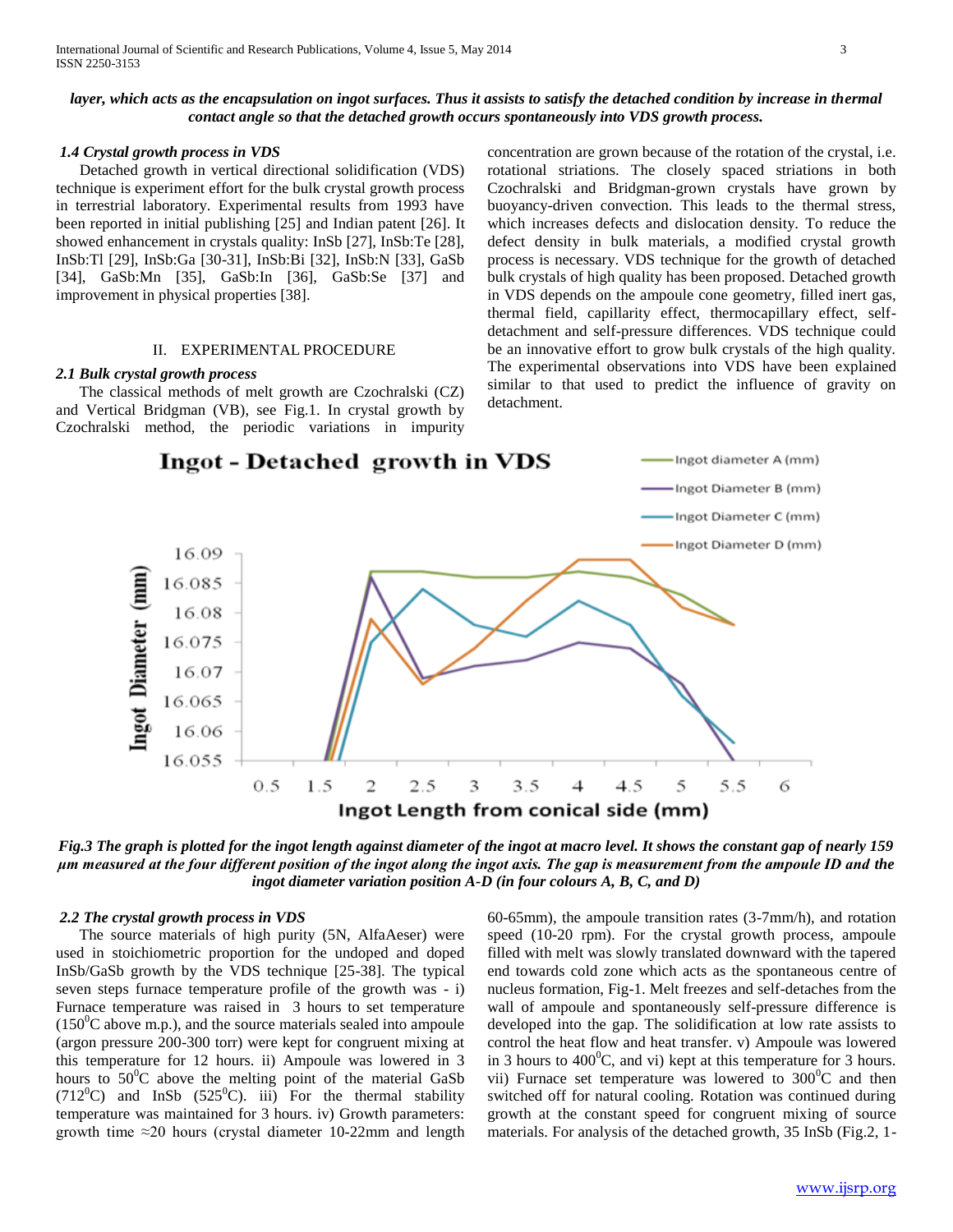3) and 37 GaSb (Fig.2, 4-6) ingots were grown. Experimental optimized growth parameters confirmed from the growth of 72 ingots showed in Table-1. It has been investigated that 80%

ingots slide out easily from the ampoules, 15% ingots were entrapped into conical region, and 5% ingots were attached to the wall of ampoule.

## Microstructures in typical detached ingot growth by VDS



*Fig-4 Growth morphology along the ingot axis for Ga doped InSb bulk crystals. It also shows the solid drop at the end due to the concentration difference. The dislocations are not seen at the edge of the periphery of the samples. There are tiny voids are seen due to the presence of bubbles in some growth.*

#### *2.3 Detached growth process in VDS*

In the growth process, furnace setting temperature is  $150^{\circ}$ C above the melting point of the source material with the maximum melting point and maintained constant throughout the ingot growth, so that crystal-melt boundary is steady and stable at the melting point. Steady and stable axial temperature gradients at difference set temperatures showed in Fig-1, and radial temperature gradient is  $2.5^{\circ}$ C/cm. There is no temperature fluctuation as it is controlled by PID controller with variation  $+1$ or -1 degree. The presence of argon gas stimulates to process of the spontaneous pressure difference into the gap which helps for the detached growth. The argon gas, which was trapped at the bottom of conical ampoule shape at the beginning growth process, did not balance the sum of hydrostatic melt pressure, and the weight of the melt on the meniscus. But after reduction in the melt height the argon pressure did balance the mentioned sum by meniscus surface tension effect, and the detached growths originate into the tapered ampoule. This argon gas pushes melt away from the wall of ampoule, thus the free surface/meniscus forms. In the process of lowering the melt filled ampoule from high temperature to low temperature region of the furnace, when its tip reaches just below its melting point, the free molecules of tiny melt freezes away from the ampoule wall at the beginning and forms solid. This is the first step of detached ingots growth which acts as the seed, i.e. growth without a seed. At this position the preferential orientation growth of ingot is promoted spontaneously. This process is continuously propagated till growth complete. Thus a gap between the freezing solid and wall of the ampoule arises spontaneously by the existence of wide free surface area Fig-2. It is the balance between gravity, surface tension and liquid pressure which can result in the displacement of a fluid in narrow capillary tubes in which displacement depend on surface tension and geometry of the ampoule.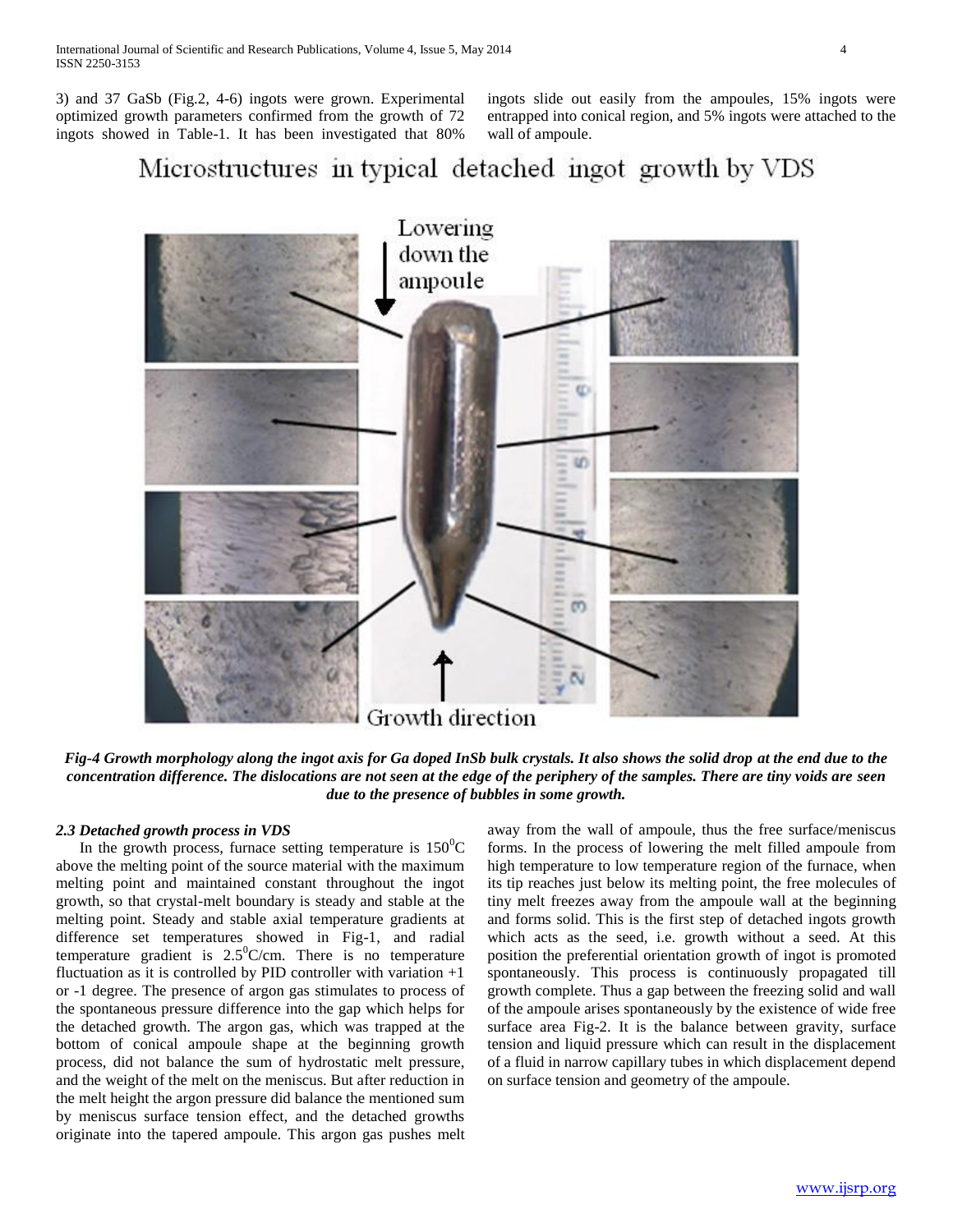

*Fig-5 The physical property variation along the ingots growth axis for the Ga doped InSb ingots. The ingots showed the conversion of charge carrier from p-type to n-type along the growth direction from tapered end of the ingots. The melting point of GaSb is higher than the InSb, therefore, near conical side freeze growth showed the GaSb solidification. Indium (In) incorporation increase as the growth proceeds and finally the concentration of InSb freezes. Dotted lines are for pure binary material of InSb and GaSb.*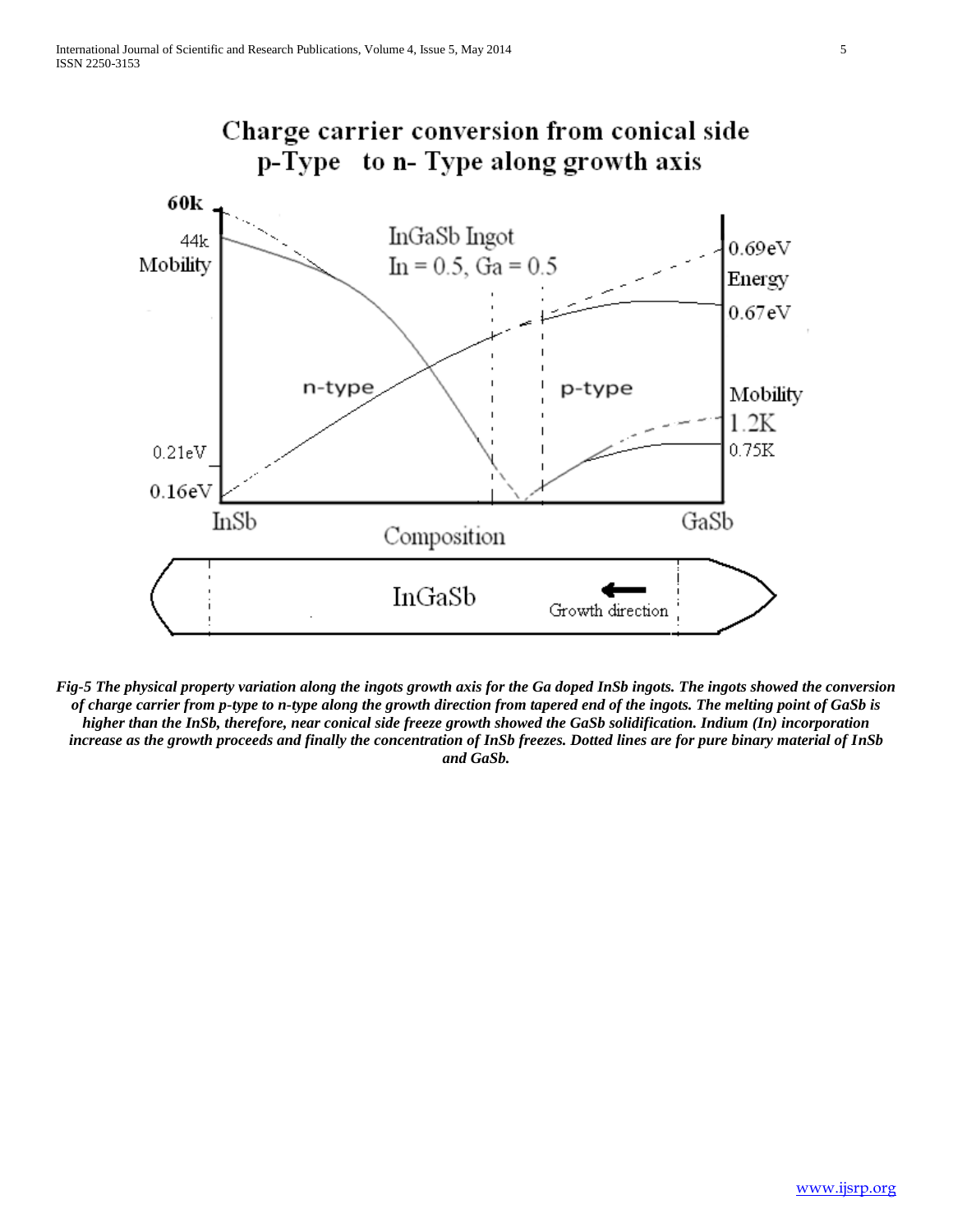

Schematic Diagram: Mobility of InSb ingots grown in VDS

*Fig-6 Experimental results of the carrier concentration and mobility, and their correlation with the conversion of meniscus from concave to convex (yellow to red colors) at the steady and stable interface is shown in above diagram. At the ingots end there is convex cap (seen from top). The interface concavity also decrease along the growth axis. The nature of Hall measurements along the growth axis is shown in graph for mobility versus growth distance. All detached ingots grown by VDS showed similar nature. The number one represent for the undoped InSb ingots growth while other numbers are for doped growths. Doping decreases the mobility of ingots. Similar trend of growth is also observed for GaSb ingots growth.*

#### *2.3 Characterization of the as grown ingots*

 The ingots were cut perpendicular to the growth direction to obtain 500μm thick substrates and then the polished (sample dimension  $5x10x10mm^3$  were used for the analysis. The substrates surfaces were cleaned with usual cleaning methods. For the growth morphology, samples of (220) orientation were etched by CP4 and modified CP4 solutions for the etch-pit density (EPD). Surface defects were identified with Scanning Electron Microscopy (SEM) and composition by Energy dispersion analysis by X-Ray (EDAX). The crystals quality and lattice parameters were determined by the X-ray diffractometer (XRD). Energy gap is determined by Fourier Transform Infrared (FTIR) spectroscopy. Raman spectroscopy and Micro-hardness were studied for quality identifications. Hall - van der Pauw measurements used for the electro-physical properties. In all ingots, the last frozen melt showed the convex shape, i.e. cap of ingots. Some caps with the off-white band and some caps with blackish band near the ingot cap.

#### III. RESULTS AND DISCUSSION

#### *3.1 Diameter measurement of the detached ingots*

 Detached growths under terrestrial conditions in VDS technique have been accomplished (experienced since 1993). In these experiments, it is investigated that the ingots come out of the ampoule easily as diameters of the ingots were smaller than the inner diameter of the ampoule by differential thermal dilatation Fig-2, 3. It also shows gap width variation, and its surfaces were dull and melt did not sticking to the wall of ampoule Fig-2, 4. These ingots were grown without the seed, without contact to the ampoule wall, without ampoule coating, and without the external pressure. It is investigated [25-38] that the as grown ingot moves freely inside the ampoule and it is repeatable and reproducible. Thus the term detached growth is used. In VDS, three gap growths are investigated i) a gap constant, ii) a gap decreases and iii) a gap increases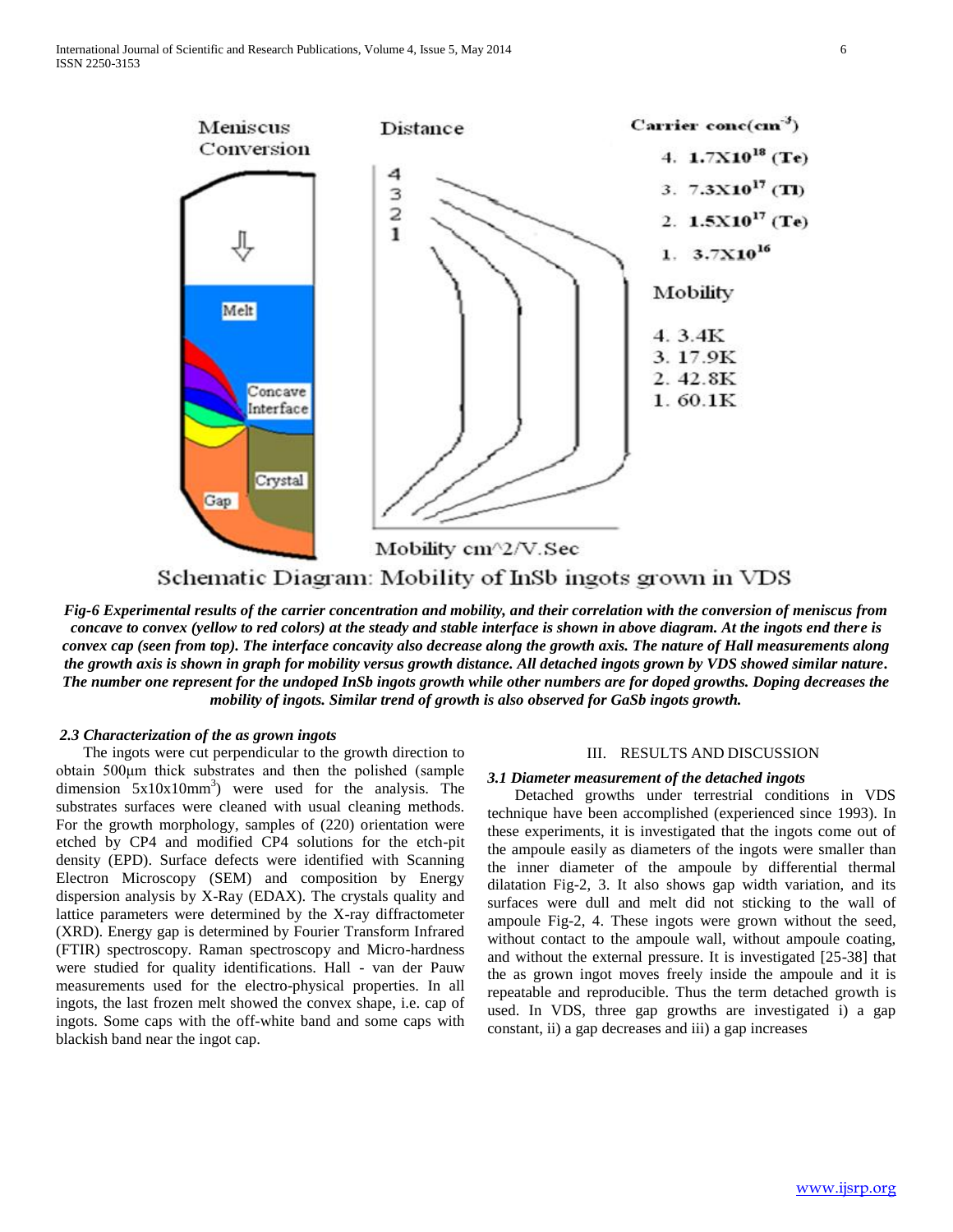## Physical properties along ingot growth axis



*Fig-7 The measured physical properties along the ingots growth and its relation with the meniscus and interface shape. It is corelated with the experimental measured mobility along the growth axis and then predicted the shape of meniscus and interface on the bases of crystal quality and experimental result. Its comparision with physical properties is considered in Fig-6. Pyhsical properties enhancement are also published in our references.*

#### *3.2 Growth morphology*

The analysis of the doped InSb/Gasb ingots showed the variation in doping < 10% and dislocation density is  $10^5$  cm<sup>2</sup> at the initial growth (tapered end) then it is decreased along the crystal axis, it reaches  $\langle 10^3 \text{ cm}^2 \rangle$  in the middle of the ingot and then slightly increases towards ingot cap. In detachment, the dislocation and defects are not grown at the edge of the substrate but the growth pattern is grown at the centre in some ingots. The growth morphology of  $In<sub>0.5</sub>Ga<sub>0.5</sub>Sb$  along the crystal axis is shown in Fig-4. It shows improved crystallanity of ingots due to

the large grain size and increased in this size after the shoulder of the ingots.

#### *3.3 Physical measurements*

The enhancement in physical properties of crystals grown in VDS technique (reported in our references) has been confirmed by SEM, EDAX, XRD, FTIR, Raman spectroscopy, and Vicker microhardness test measurements, and these results have been published elsewhere [38]. Hall van der Pauw measurements showed the interesting conversion of charge carriers from p-type to n-type along growth direction for the  $In_0, Ga_0, SB$  bulk ingot growth as shown in Fig-5.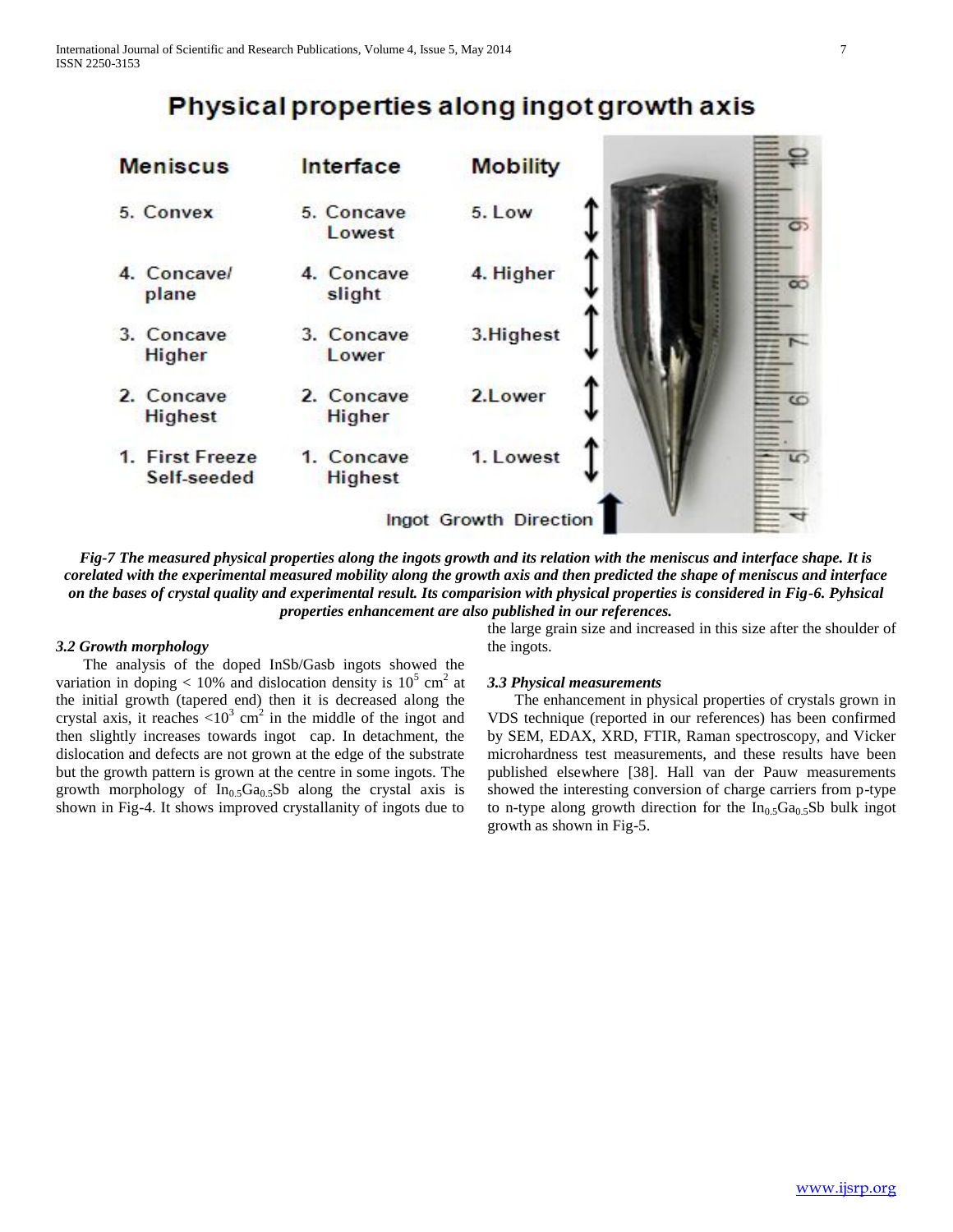

### Gap variation in detached ingot growth into VDS technique

*Fig-8 Enlarged sections of tirade (triple point O, hollow white dot in joint of dark arrows). The three process of gap variation are predicted on the basis of experimental measured gap width. Pm: pressure above melt, Pgap: pressure in gap, 1: Θc- equilibrium contact angle, Θd: dynamic contact angle, 2: α – Ingot growth angle, 3:Θ: Angle (in melt) between SG and LS, 4: ψ - Angle into melt between LG and LS.*  $\Psi = \Theta + \alpha$ , this relation depends on the movement of phase frame. The upward arrow indicates the *growth direction. The bold straight dark line at left of each diagram represents the outer surface of the ampoule. For constant triple vector, gap is constant, if these vectors moves inside the melt then gap increases while it moves towards the wall of the ampoule it result in decrease in gap.*

#### IV. THE PHYSICS BEHIND DETACHED GROWTH

Since for four decades detached growth is observed in microgravity gravity experiment four decade earlier and it could explore the new outline of the crystal growth science and technology. However, the initiation of detached growth mechanism is yet comprehends inadequately. The molecular interactions and interfacial phenomenon are not influenced by the gravity. Reduction of melt flows in microgravity and reduced gravity could help to differentiate the bulk surface phenomenon, and the quantitative knowledge in terrestrial growth technology is in progress. Unfortunately, none of the models cited concur with the correlation to published VDS experimental results as VDS some growth parameters differs with that modeling data.

#### *4.1 Stable and steady meniscus and concave interface position*

At the position of melting point of materials, there is a melt above the interface and solidified crystal below it. Growth process is at the stable and steady – meniscus with concave crystal-melt interface, Fig.6. Evidence of undoped and doped InSb/GaSb detached ingots based on Hall measurements, carrier concentration and mobility, a model is predicted for meniscus conversion from concave to convex shape along the crystal axis (yellow to red color) at steady position Fig-6. Hall mobility along crystal axis and its statistical analysis is used to predict a model for mobility relation with the meniscus and interface along the crystal growth axis, Fig-7. The physics of detached crystal growth process in VDS experiment is explained and the process of gap constant, gap increase and gap decreased showed in Fig-8.

#### **Table-1 Experimental optimized growth parameters**

 In this table, optimized data has been confirmed by the seventy two experiments of InSb and GaSb ingot growths by VDS. It has been shown the experimental evidences for the emergence of the detached growth and gap formation.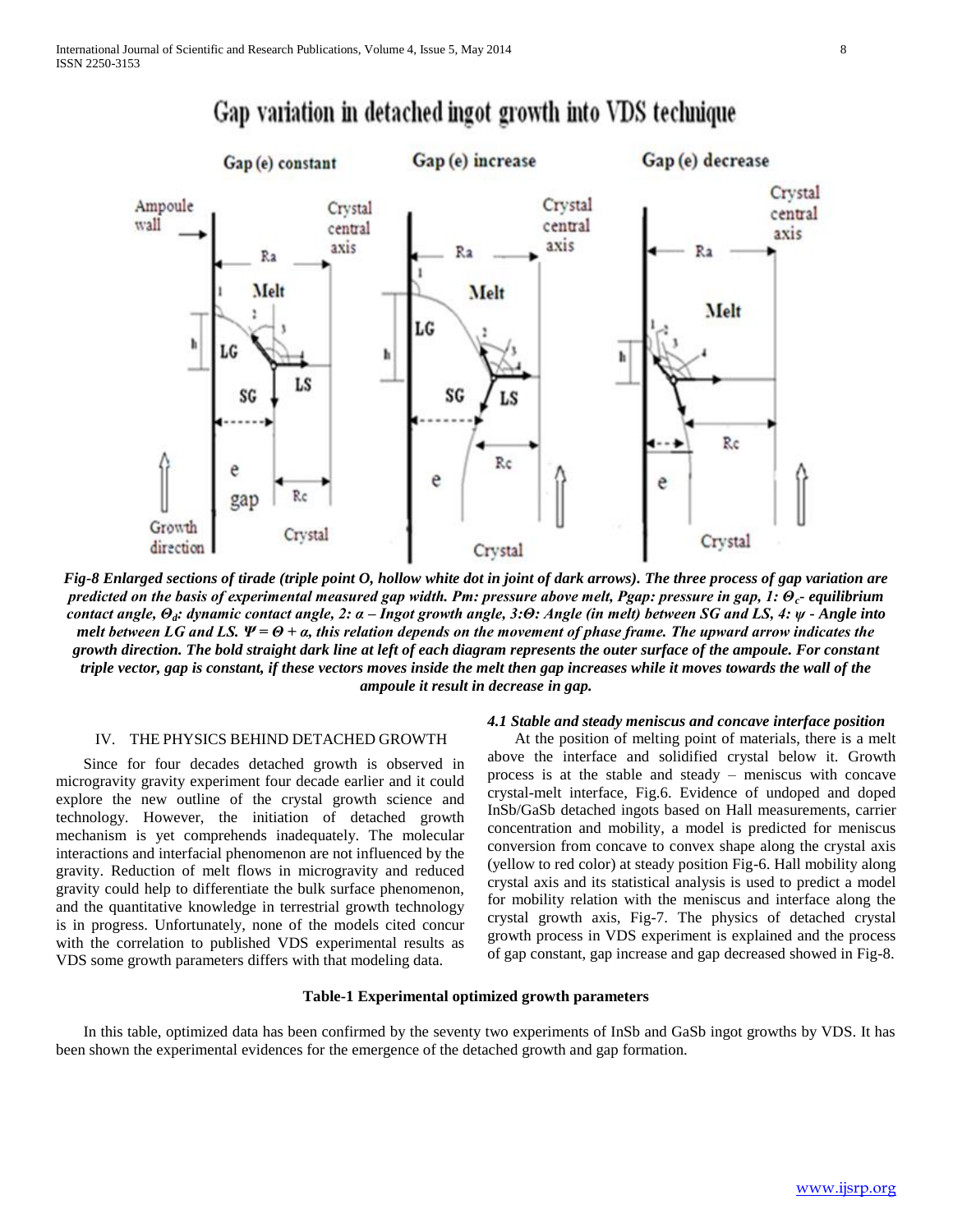| Growth data                | Growth | Rota-   | Tempe-        | Tempe-        | Filled gas | Cone            | Growth  | Conve-  |
|----------------------------|--------|---------|---------------|---------------|------------|-----------------|---------|---------|
|                            | rate   | tion    | gradient      | gradient      | pressure   | angle           | period  | xity    |
|                            | mm/h   | rate    | Axial         | Radial        | Torr       | $^{0}$ $\theta$ | hrs     | ingots  |
|                            |        | rpm     | ${}^{0}$ C/cm | ${}^{0}$ C/cm |            |                 |         | mm      |
| Optimum<br>growth<br>value | $3-10$ | $10-15$ | 15-35         | 2.5           | 200-300    | 55-75           | $65-70$ | $1 - 2$ |

 *Table.1: The optimizations of crystal growth parameters have been arrived after the growth of undoped and doped for the InSb, and GaSb growths in above table. From these parameter ranges, we have performed seventy two growths out of these ingots several ingots showed detached growth for entire ingot with enhancement in crystallography and physical properties [25-38]. For detached growth in VDS, there are growth condition such as interface position into furnace should be steady and stable state, interface always concave with respect to the melt, melt height decreases with reference to up-word crystal growth, no fluctuation into the set temperature, temperature gradients of the set temperature should stable, no fluctuation into the growth rate and the filled argon should be of <20ppm of oxygen contains.*

The meniscus shape is unstable when  $\theta_c + \alpha < \pi$ , and stable when  $\theta_c + \alpha > \pi$ ,  $\theta_c$ : Young thermal contact angle,  $\alpha_0$ : equilibrium growth angle, α: growth angle during ingot process [20, 21]. This is in good agreement with VDS grown InSb and GaSb ingots. The typical gap constant of nearly 159μm showed in Fig-3. The higher surface tension gradient moves towards the lower surface tension gradient from the meniscus to the interface in the melt with the growth morphology away from edge of the ingots, Fig-4. Similar to a thermocapillary model for temperature-dependent surface tension effects at the melt menisci, the gap variation shows signs of strong free surface that extends into the melt. All detached growth showed the decrease in a gap near convex cap (increase in crystal radius) and the cap of ingot covered with blackish color. The gap width predicted by models cited in literature and that shown by VDS experiments are in good agreement. The variation in diameter versus ingot length at micro level at four different places beyond cone is plotted along the ingot. The variation in diameter is of the order of~18μm along ingot axis (similar to profilometer). This is due to the changes in dynamic pressure Fig.3.

#### V. CONCLUSION

 Overall statistical analysis of experimental result of the crystal growth process by VDS is reported in our references. The measured three gaps and prediction based on the gap variation are relevant to the experimental data. In terrestrial laboratory conditions, the pressure difference is changed during the growth to counter balance the difference in static pressure originate by the decrease in melt height as progress in ingot growth. Forces at meniscus are in balance when the sum of static capillary forces and the melt weight is equal to the self pressure difference, which is a necessary condition to be satisfied into VDS technique to exist the gap. Self controlling pressure difference and self detachment as a function of gap width in the detached growth has been emerged. Crystal growth by VDS is reproducible, reliable and ensures the enhancement in crystal quality with high yield and seems to be more profitable for commercial method.

#### ACKNOWLEDGEMENT

 We are grateful to the DST, DAE, UGC, BCUD and SVKM (Parent Educational Trust) for encouraging research in crystal growth and materials sciences in Mithibai College Mumbai.

#### **REFERENCES**

- [1] L.L. Regel and W.R. Wilcox, Microgravity Sci. Technol. 14, (1999) 152- 166.
- [2] A.F. Witt, H.C. Gatos, and M. Lichtensteiger, M.C. Lavine and C.J. Herman, J. Electrochemical Soc. 122, (1975) 276-283
- [3] T. Duffar, I. Paret-Harter, and P. Dusserre, J. Cryst. Growth 100 (1990) 171-184
- [4] W. R. Wilcox and L.L. Regel, Microgravity Sci. and Technol. 8 (1995) 56- 61.
- [5] Y. Wang, L. Regel, and W. Wilcox, Journal of Crystal Growth 243 (2002) 546–560
- [6] T. Duffar, P. Boiton, P. Dusserre, and J. Abadie J. Cryst. Growth 179 (1997) 397–409.
- [7] T. Duffar, P. Dusserre, F. Picca, S. Lacroix, N. Giacometti, ,J. Cryst. Growth 211 (2000) 434.
- [8] T. Duffar, and L. Sylla, , in: T. Duffar (Ed.), Crystal growth processes based on capillarity: Czochralski, floating zone, shaping and crucible techniques," pp-355-411, Wiley, Chichester, 2010.
- [9] N. Eustathopoulos, B. Drevet, S. Brandon, A. Virozub, in: T. Duffar (Ed.), "Crystal Growth Processes Based on Capillarity: Czochralski, Floating Zone, Shaping and Crucible Techniques," John Wiley & Sons Ltd., New York, 2010, pp. 1–49.
- [10] V.A. Tatarchenko, J. Crystal Growth 82 (1987) 74-80.
- [11] V.A. Tatarchenko, V.S. Uspenski, E.V. Tatarchenko, J. Ph. Nabot, T. Duffar, and B. Roux, J. Crystal Growth 180 (1997) 615-620.
- [12] Andrew Yeckel, and Jeffrey Derby J. Crystal Growth 314 (2011) 310–323
- [13] Parthiv Daggolu, Andrew Yeckel, Carl E. Bleil, Jeffrey Derby, J. Crystal Growth 355 (2012) 129–139
- [14] Carmen Stelian, Andrew Yeckel, and Jeffrey Derby, J Crystal Growth 311 (2009) 2572–2579
- [15] St. Balint, L. Braescu, L. Sylla, S. Epure, and T. Duffar, J. Crystal Growth 310 (2008) 1559–1563, abid: J. Cryst. Growth 310 (2008) 1564-1568.
- [16] L. Braescu, J. Colloid Interface Sci. 319 (2008) 309-315.
- [17] S. Epure, T. Duffar, and L. Braescu, J. Crystal Growth 312 (2010) 1416– 1420, abid: J. Mater. Sci. 45 (2010) 2239-2245.
- [18] Simona Epure, Thierry Duffar, and Liliana Braescu, J Crystal Growth 312 (2010) 1421-1425
- [19] M. Volz, and K. Mazuruk, J. Crystal Growth 321 (2011) 29–35
- [20] L. Sylla, and T. Duffar, Mater. Sci. Eng. A 495 (2008) 208-212.